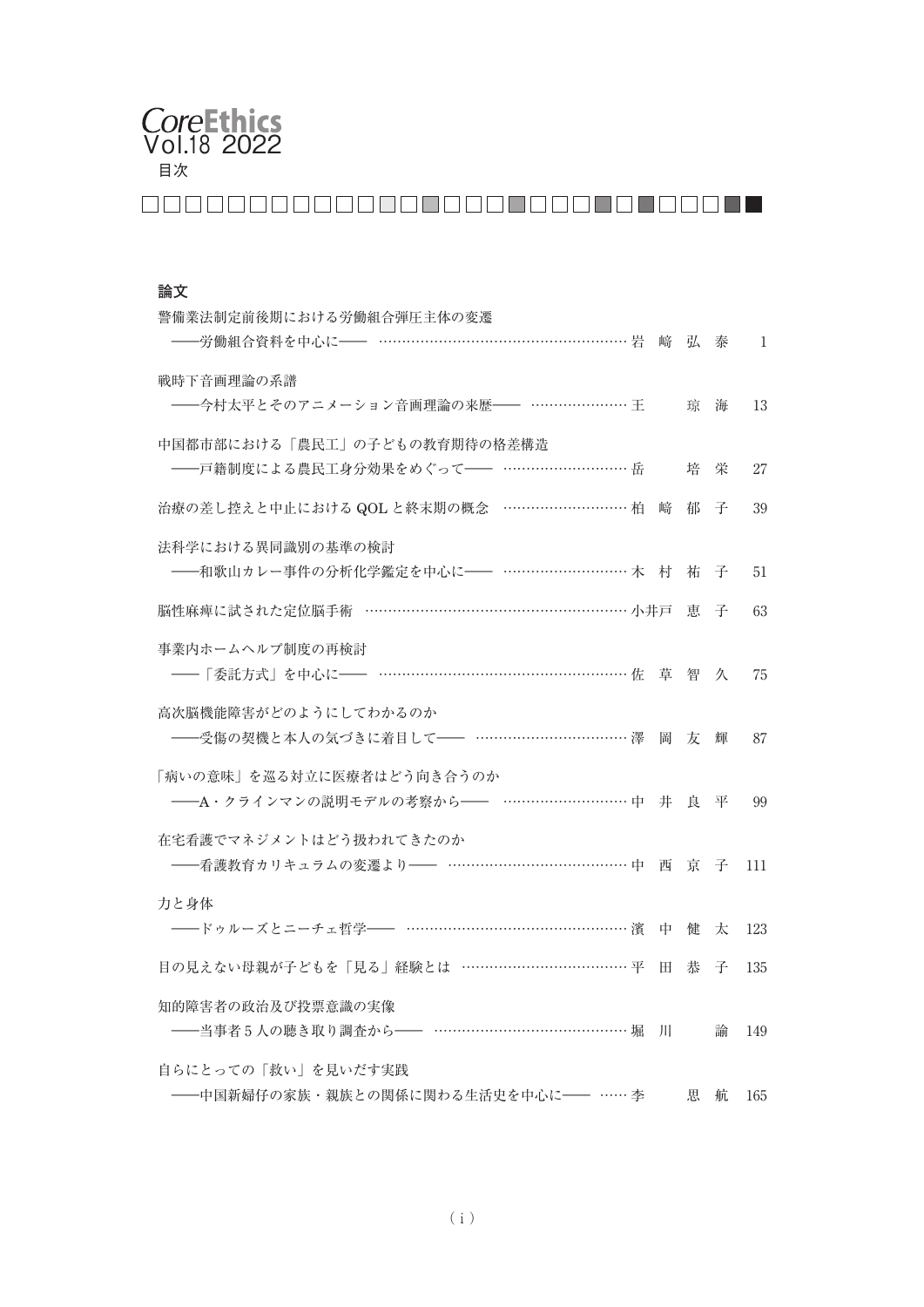## **研究ノート**

| 韓国の障害教員雇用政策 …………………………………………………………… 中 村 雅 也 179 |  |  |  |
|-------------------------------------------------|--|--|--|
|                                                 |  |  |  |

## **批評**

|--|--|--|--|--|--|

立命館大学大学院 先端総合学術研究科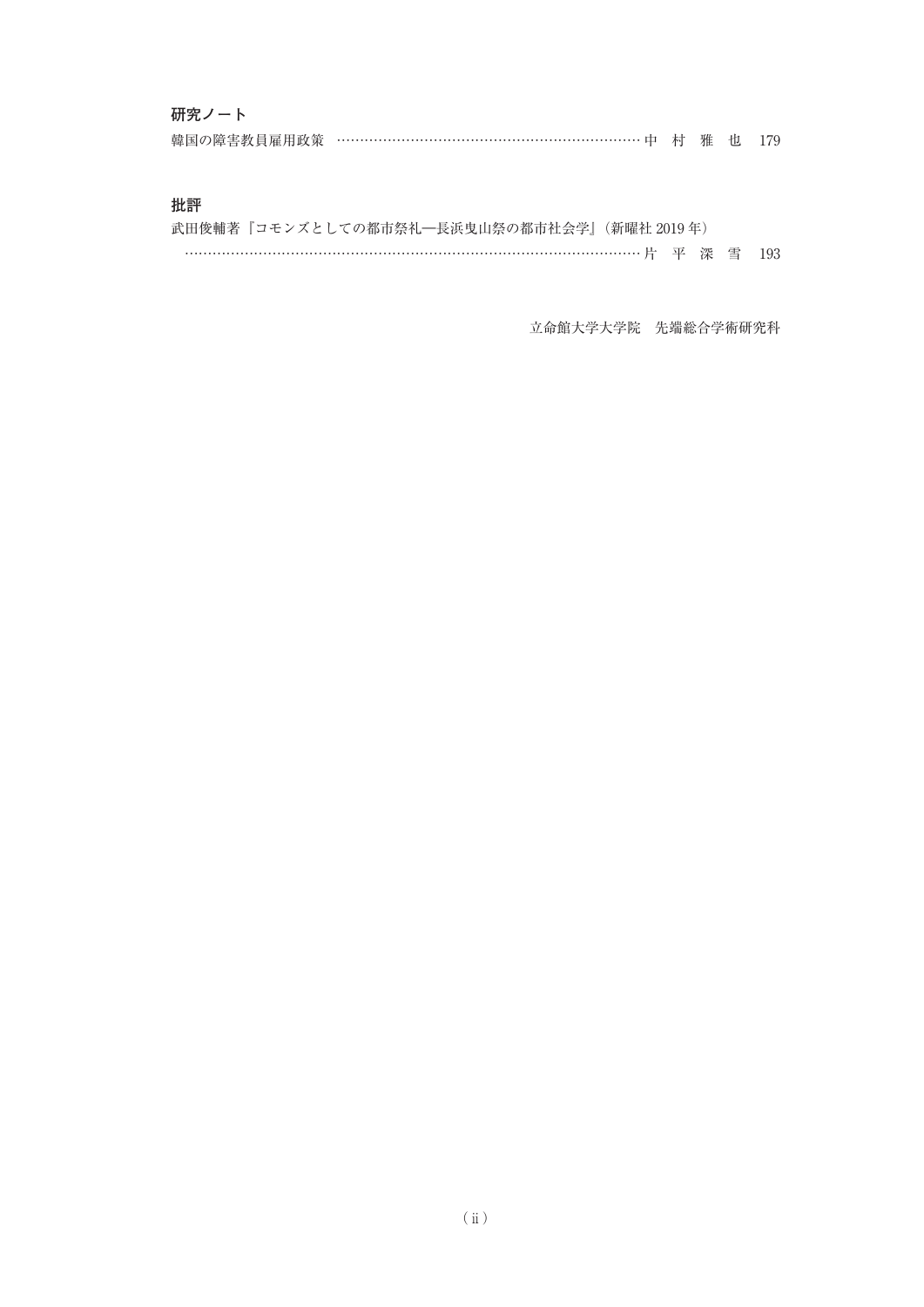

# 

#### **Articles**

| Change in Suppressors of the Labor Union after the 1972 Enactment of                                                                                      | 1   |
|-----------------------------------------------------------------------------------------------------------------------------------------------------------|-----|
| A Genealogy of Wartime Audiovisual Theory:                                                                                                                | 13  |
| The Disparity of Educational Expectation of Rural Migrant Workers' Children<br>in Urban China: Focusing on the Effect of Household Registration System on | 27  |
| The Concepts of Quality of Life and End of Life in Withholding and Withdrawing                                                                            | 39  |
| Investigation of Identification Criteria in Forensic Science:<br>A Chemical Analysis of Wakayama Curry Arsenic Poisoning Case  KIMURA Yuko                | 51  |
| Attempts to Treat Cerebral Palsy with Stereotactic Brain Surgery ········· KOIDO Keiko                                                                    | 63  |
| A Reconsideration of the Home Help Service within the Enterprise:<br>Mainly Focused on "the Entrust System" …………………………………… SASO Tomohisa                  | 75  |
| How to Understand Higher Brain Dysfunction:<br>Focusing on the Trigger of Accident and the Person's Awareness ……… SAWAOKA Yuki                            | 87  |
| How can Medical Professionals Face the Conflict over the "Meaning of Illness"?:                                                                           | 99  |
| The Role of Home-visiting Nursing Care Management:<br>The Curriculum Change for Nursing Education  NAKANISHI Kyoko                                        | 111 |
| Forces and Body:                                                                                                                                          | 123 |
| How Mothers with Visual Impairment See their Children?  HIRATA Kyoko                                                                                      | 135 |
| Interest in Politics and Voting of Persons with Intellectual Disabilities<br>from Five Case Interviews Material Communication and HORIKAWA Satoshi        | 149 |
| Practice of "Self-help" for Accommodating Themselves:<br>Focusing on Chinese Child Brides' Life Histories regarding Family                                | 165 |